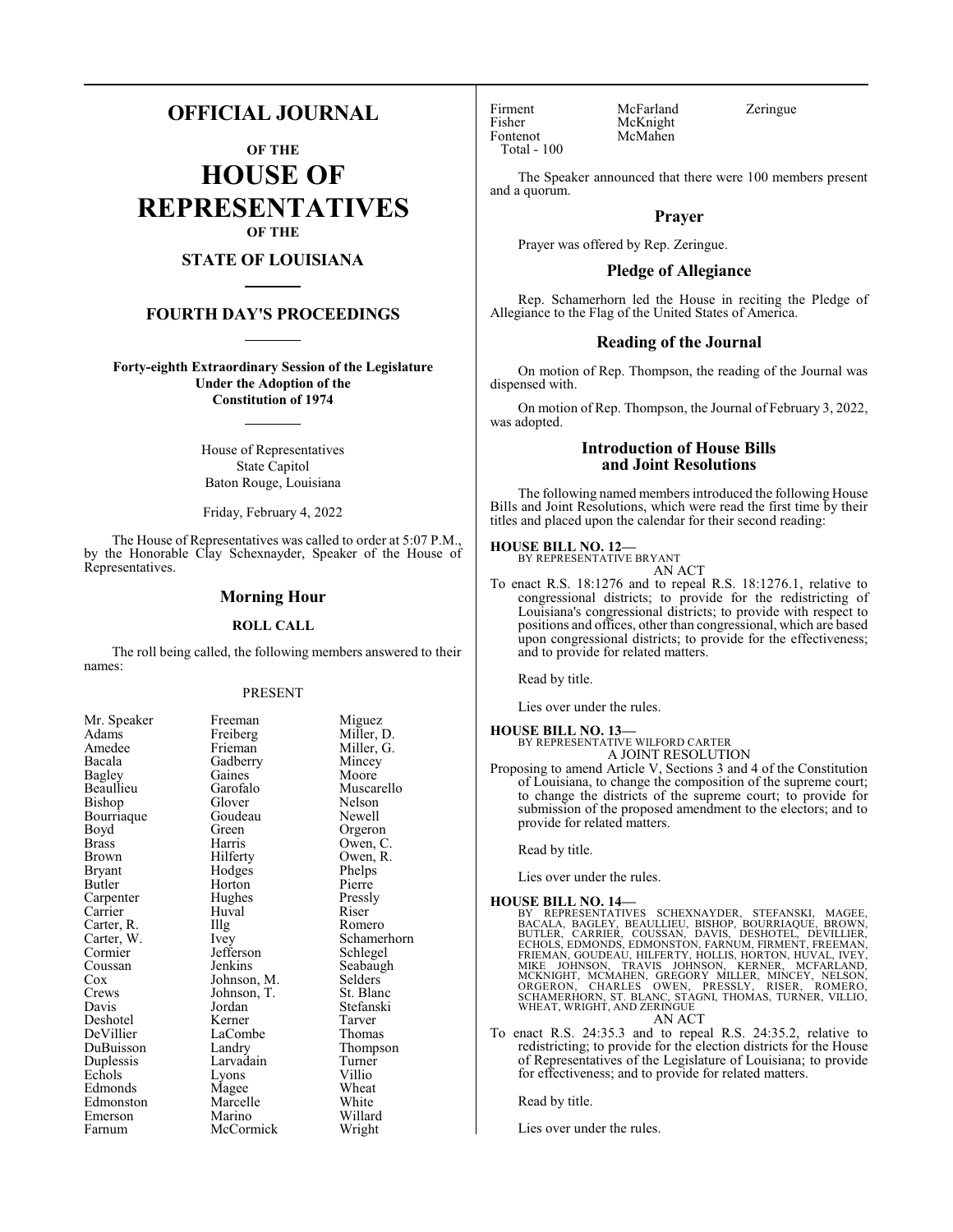### Page 2 HOUSE

4th Day's Proceedings - February 4, 2022

#### **Reports of Committees**

The following reports of committees were received and read:

Report of the Committee on House and Governmental Affairs

February 4, 2022

To the Speaker and Members of the House of Representatives:

I am directed by your Committee on House and Governmental Affairs to submit the following report:

House Bill No. 1, by Schexnayder Reported favorably. (13-5)

House Bill No. 2, by Stefanski Reported favorably. (10-0)

House Bill No. 3, by Thomas Reported favorably. (12-5)

> JOHN M. STEFANSKI Chairman

#### **House Bills and Joint Resolutions on Second Reading to be Referred**

The following House Bills and Joint Resolutions on second reading to be referred to committees were taken up, read, and referred to committees, as follows:

#### **HOUSE BILL NO. 4—**

BY REPRESENTATIVE MARCELLE AN ACT

To enact R.S. 18:1276 and to repeal R.S. 18:1276.1, relative to congressional districts; to provide for the redistricting of Louisiana's congressional districts; to provide with respect to positions and offices, other than congressional, which are based upon congressional districts; to provide for the effectiveness; and to provide for related matters.

Read by title.

Under the rules, the above bill was referred to the Committee on House and Governmental Affairs.

### **HOUSE BILL NO. 5—** BY REPRESENTATIVE NEWELL

AN ACT

To enact R.S. 18:1276 and to repeal R.S. 18:1276.1, relative to congressional districts; to provide for the redistricting of Louisiana's congressional districts; to provide with respect to positions and offices, other than congressional, which are based upon congressional districts; to provide for the effectiveness; and to provide for related matters.

Read by title.

Under the rules, the above bill was referred to the Committee on House and Governmental Affairs.

#### **HOUSE BILL NO. 6—** BY REPRESENTATIVE JEFFERSON

AN ACT

To enact R.S. 17:2.2 and to repeal R.S. 17:2.1, relative to redistricting; to provide for election districts for the State Board of Elementary and SecondaryEducation; to provide for election of members; to provide for effectiveness; and to provide for related matters.

Read by title.

Under the rules, the above bill was referred to the Committee on House and Governmental Affairs.

#### **HOUSE BILL NO. 7—**

BY REPRESENTATIVES MOORE, FISHER, AND JEFFERSON AN ACT

To enact R.S. 18:1276 and to repeal R.S. 18:1276.1, relative to congressional districts; to provide for the redistricting of Louisiana's congressional districts; to provide with respect to positions and offices, other than congressional, which are based upon congressional districts; to provide for the effectiveness; and to provide for related matters.

Read by title.

Under the rules, the above bill was referred to the Committee on House and Governmental Affairs.

#### **HOUSE BILL NO. 8—**

BY REPRESENTATIVE GAINES AN ACT

To enact R.S. 18:1276 and to repeal R.S. 18:1276.1, relative to congressional districts; to provide for the redistricting of Louisiana's congressional districts; to provide with respect to positions and offices, other than congressional, which are based upon congressional districts; to provide for the effectiveness; and to provide for related matters.

Read by title.

Under the rules, the above bill was referred to the Committee on House and Governmental Affairs.

#### **HOUSE BILL NO. 9—**

BY REPRESENTATIVE CARPENTER AN ACT

To enact R.S. 18:1276 and to repeal R.S. 18:1276.1, relative to congressional districts; to provide for the redistricting of Louisiana's congressional districts; to provide with respect to positions and offices, other than congressional, which are based upon congressional districts; to provide for the effectiveness; and to provide for related matters.

Read by title.

Under the rules, the above bill was referred to the Committee on House and Governmental Affairs.

#### **HOUSE BILL NO. 10—**

BY REPRESENTATIVE WILFORD CARTER A JOINT RESOLUTION

Proposing to amend Article V, Section 3 of the Constitution of Louisiana, relative to the supreme court; to provide for the number of justices of the supreme court; to provide for the number of justices required to concur in order to render judgment; to provide for submission of the proposed amendment to the electors; and to provide for related matters.

Read by title.

Under the rules, the above bill was referred to the Committee on House and Governmental Affairs.